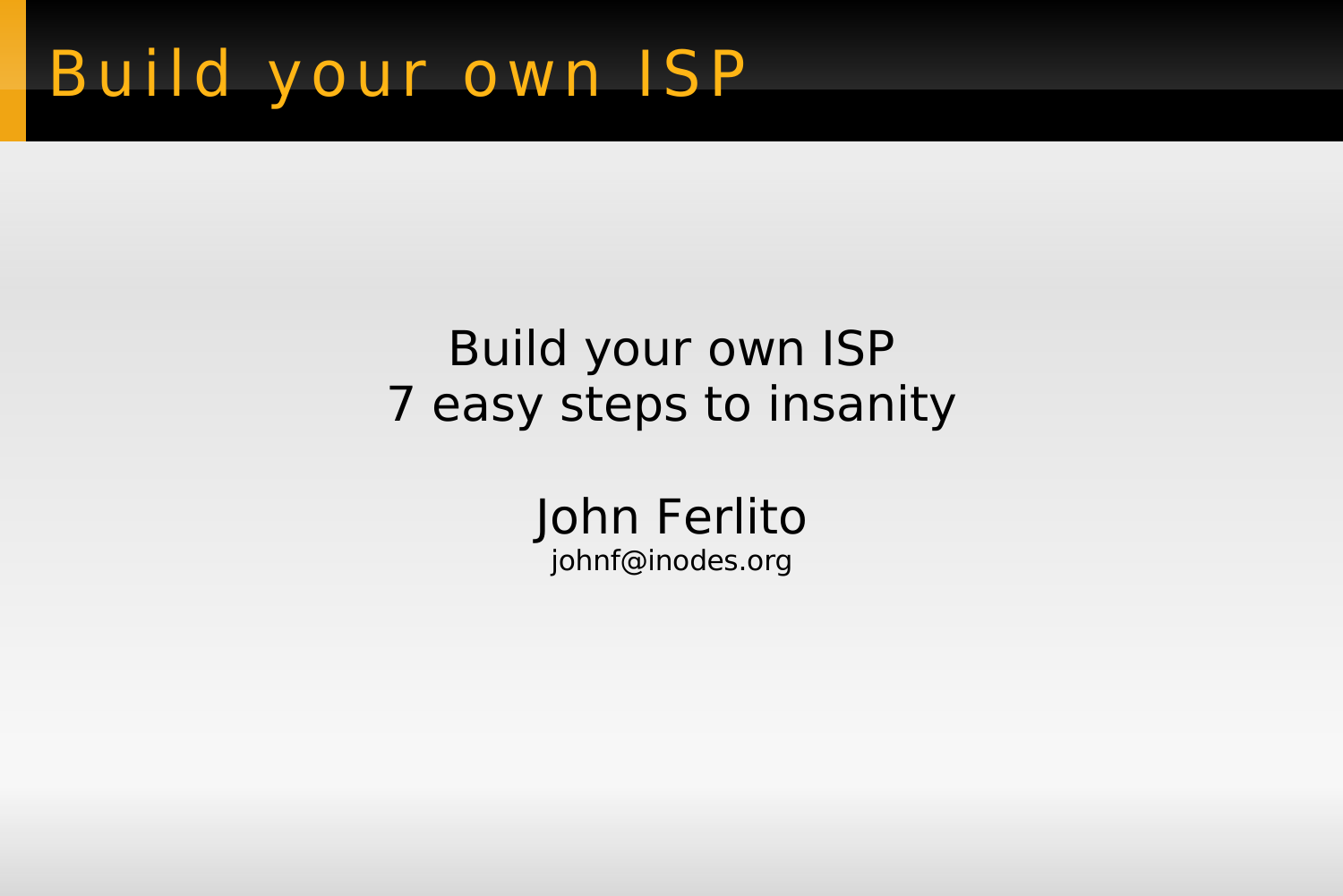#### Format

Questions at any time Lightning fast Discussion at the end and the middle :)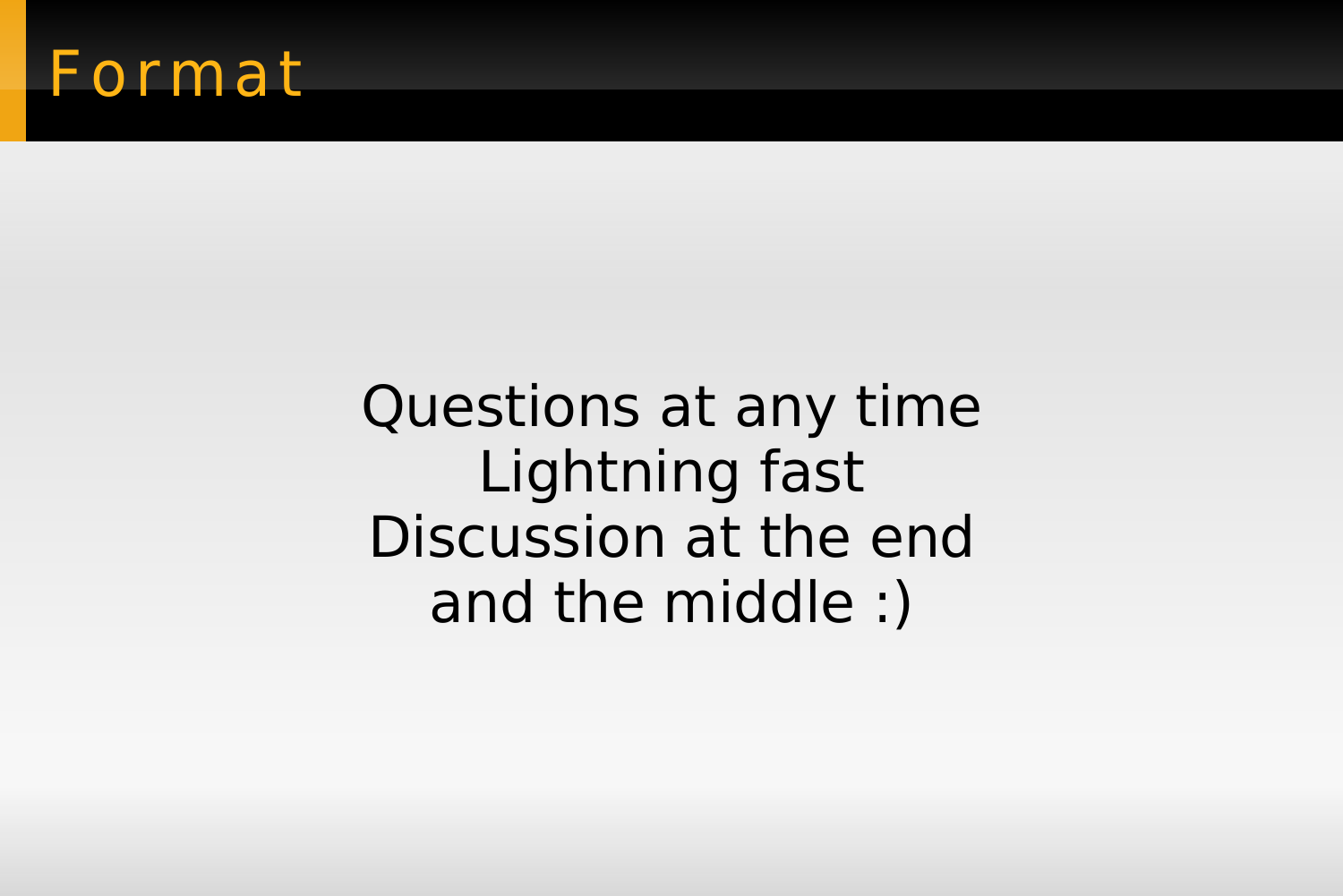

#### **ZipWorld** Pacific Internet Bulletproof Networks Beagle Internet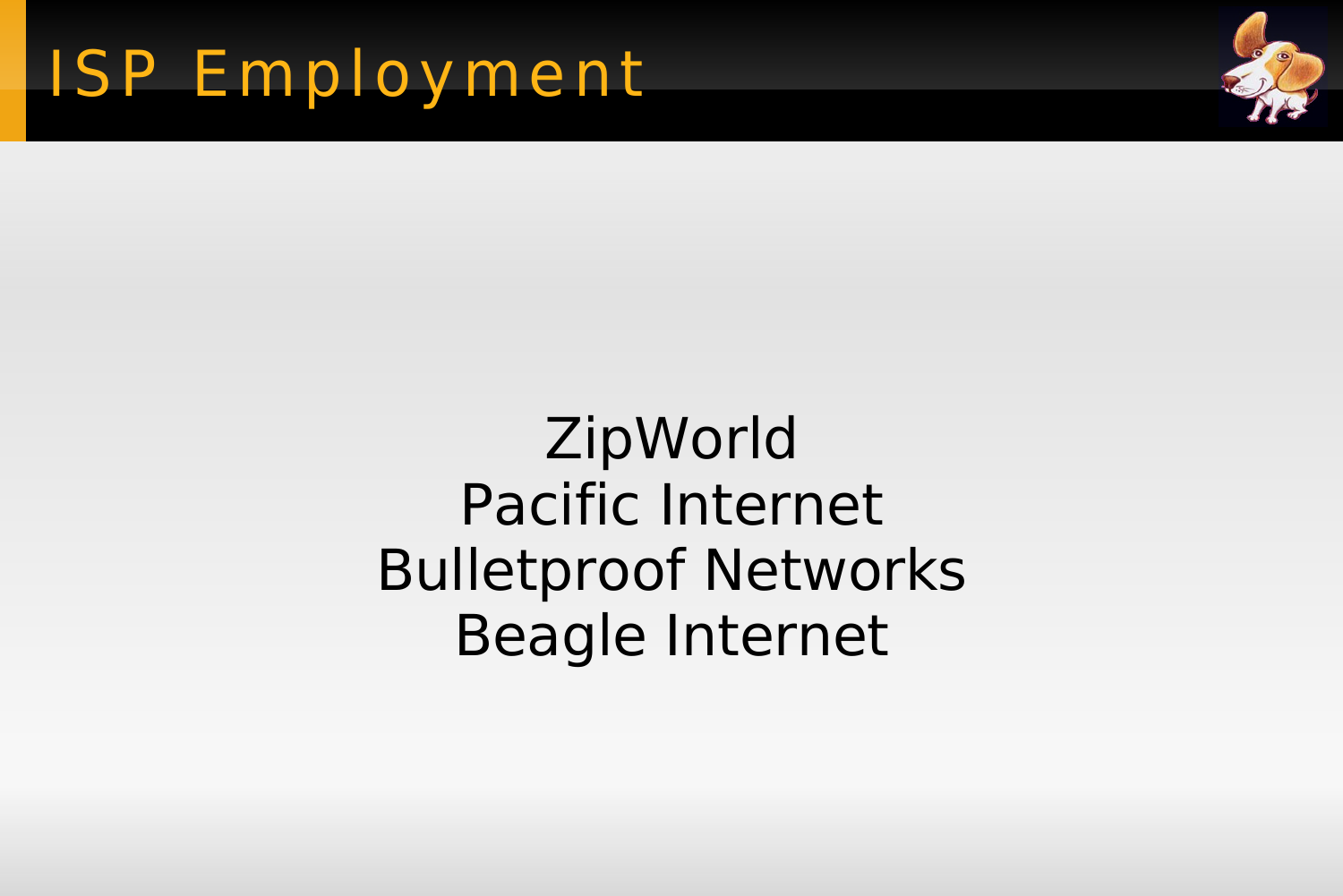## Which Market?

- Residential
- Corporate
- Wholesale
- Channel
- All of the above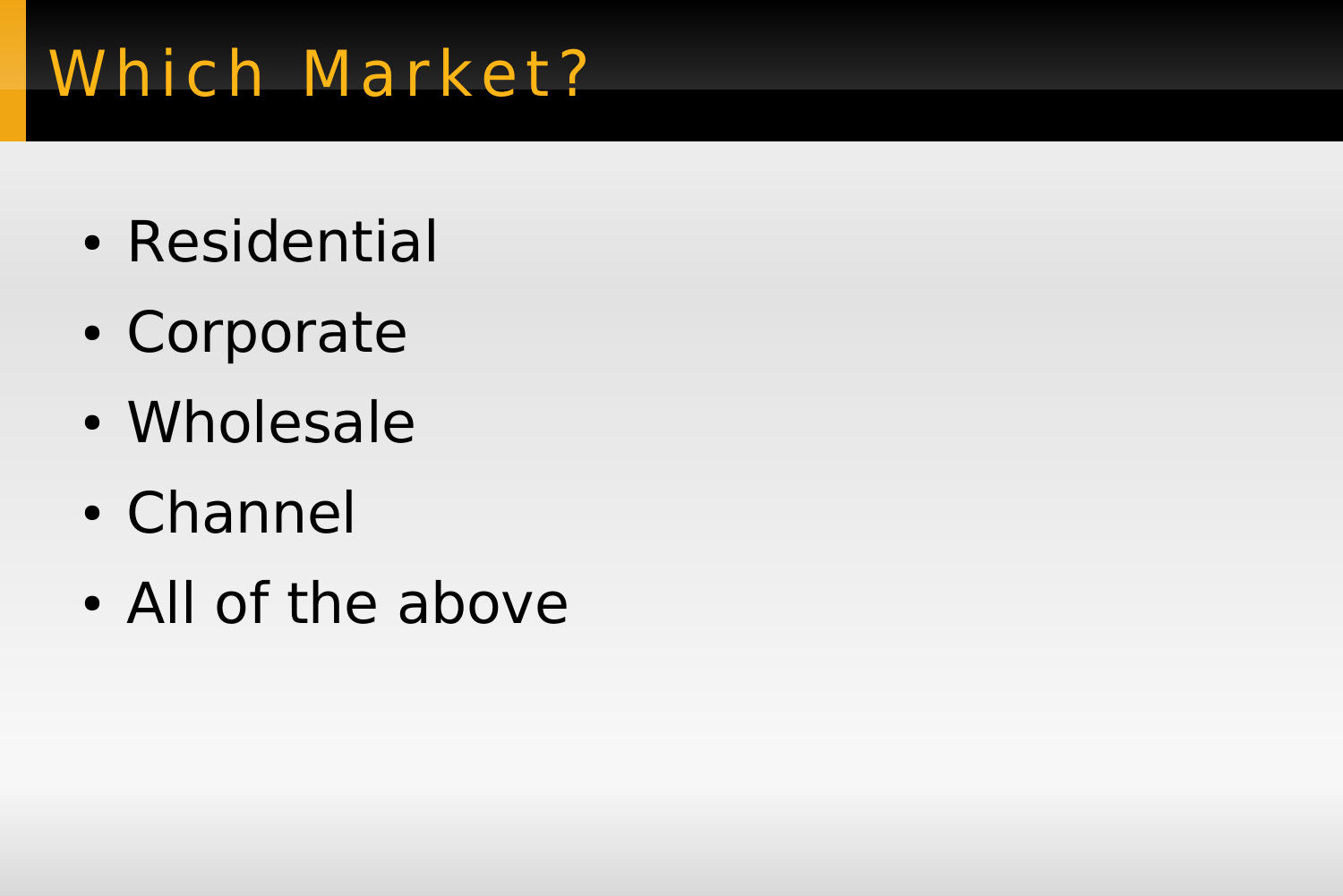# What do ISPs do?

- Dial
- ADSL
- SHDSL
- Wireless
- ISDN
- Email
- Web Hosting
- Webmail
- Support
- Voice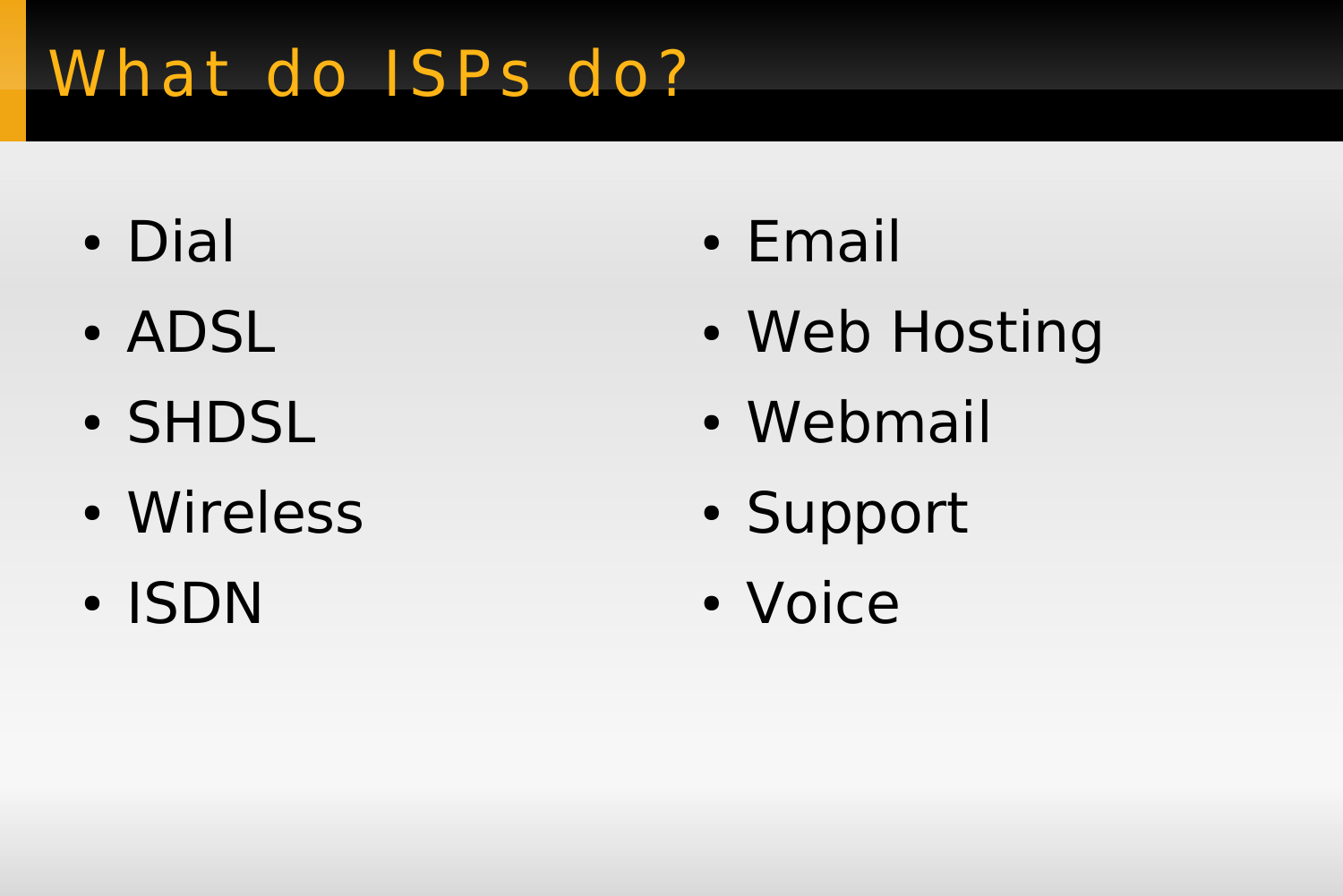### How will you do it?

#### **VISP Wholesale Aggregator Raw Wholesale**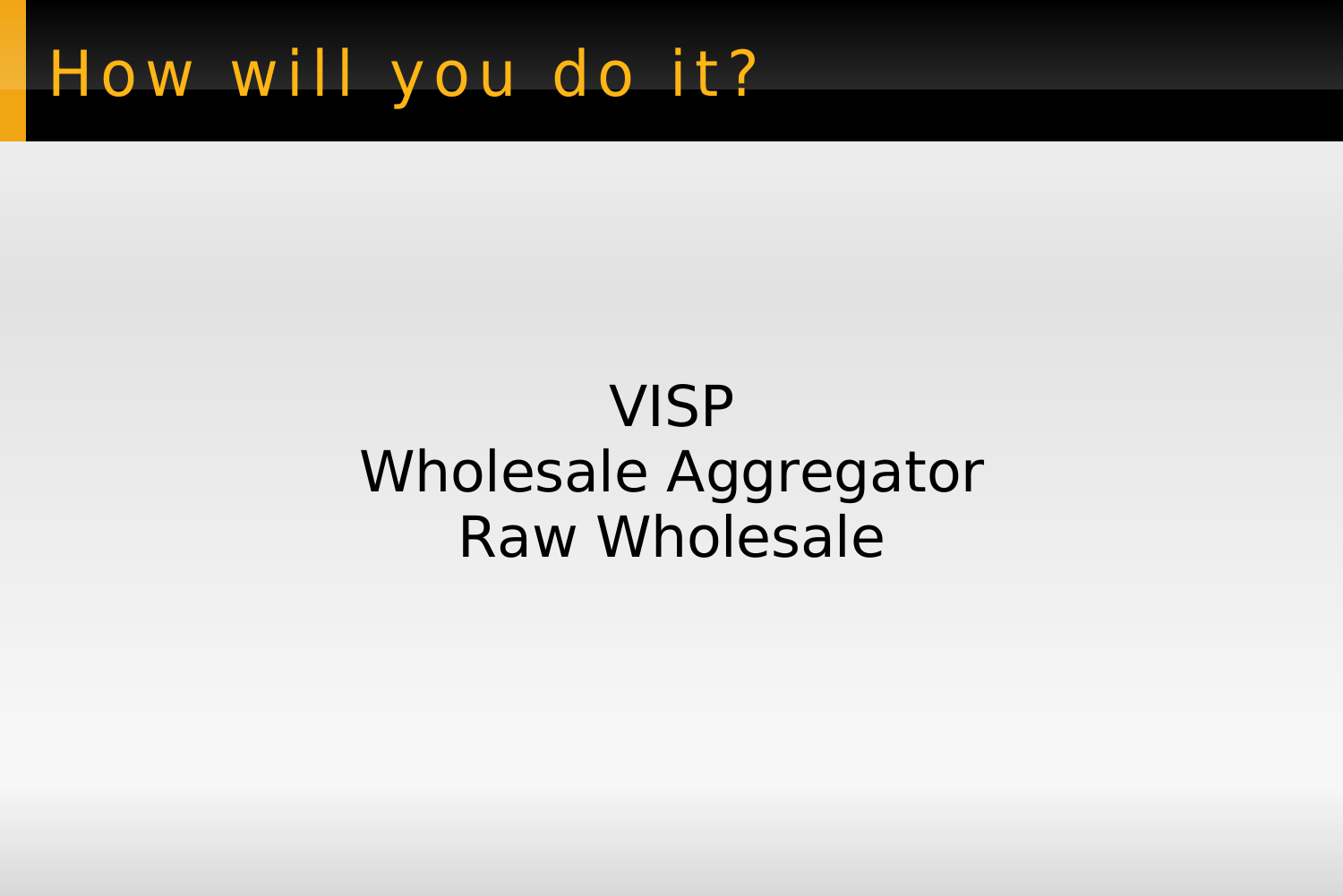#### **NASS** Call Collection Areas Buy Ports National vs Regional Backhaul ISDN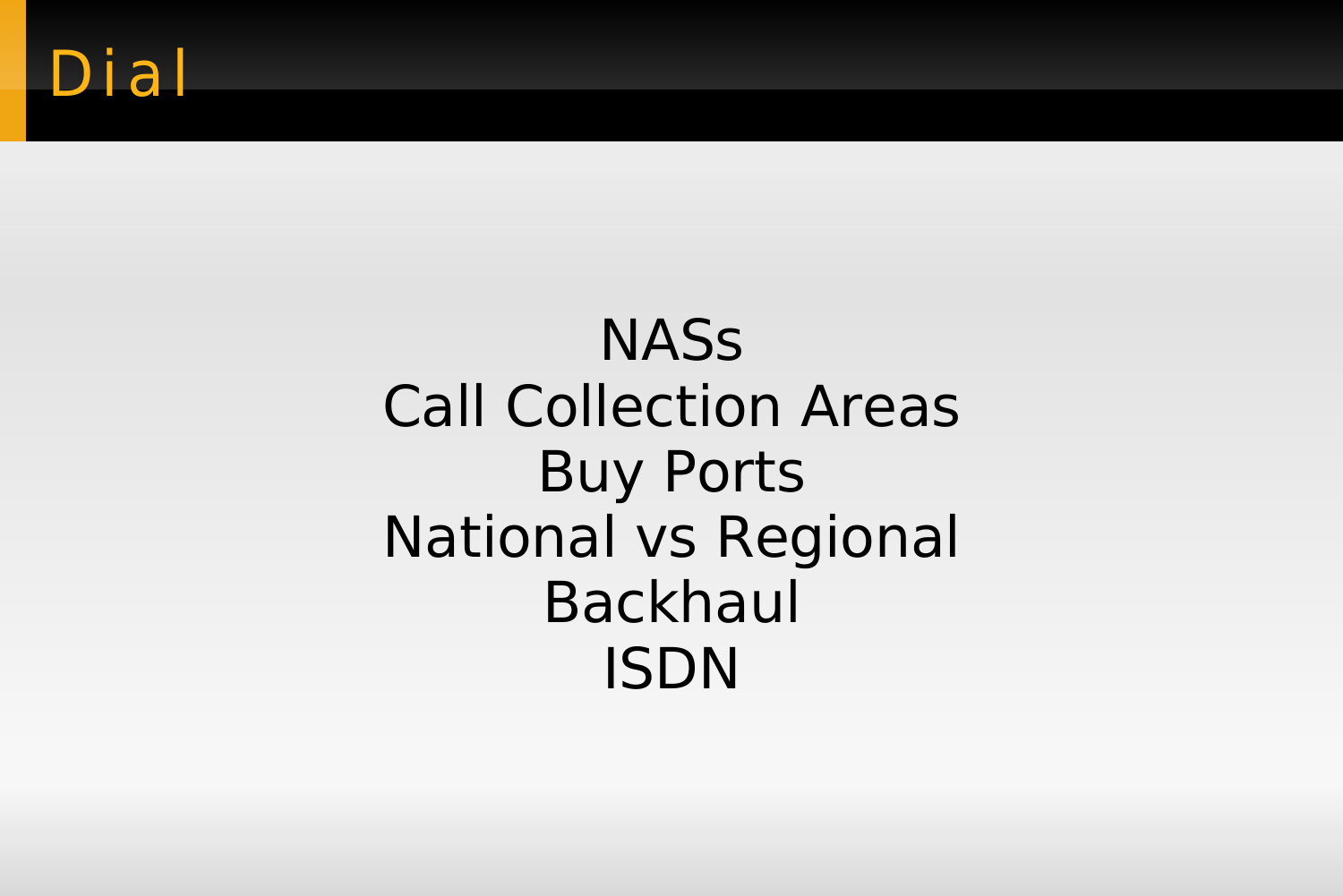### ADSL

#### DSLAM Wholesale Aggregator ADSL2 l2tpd vs Cisco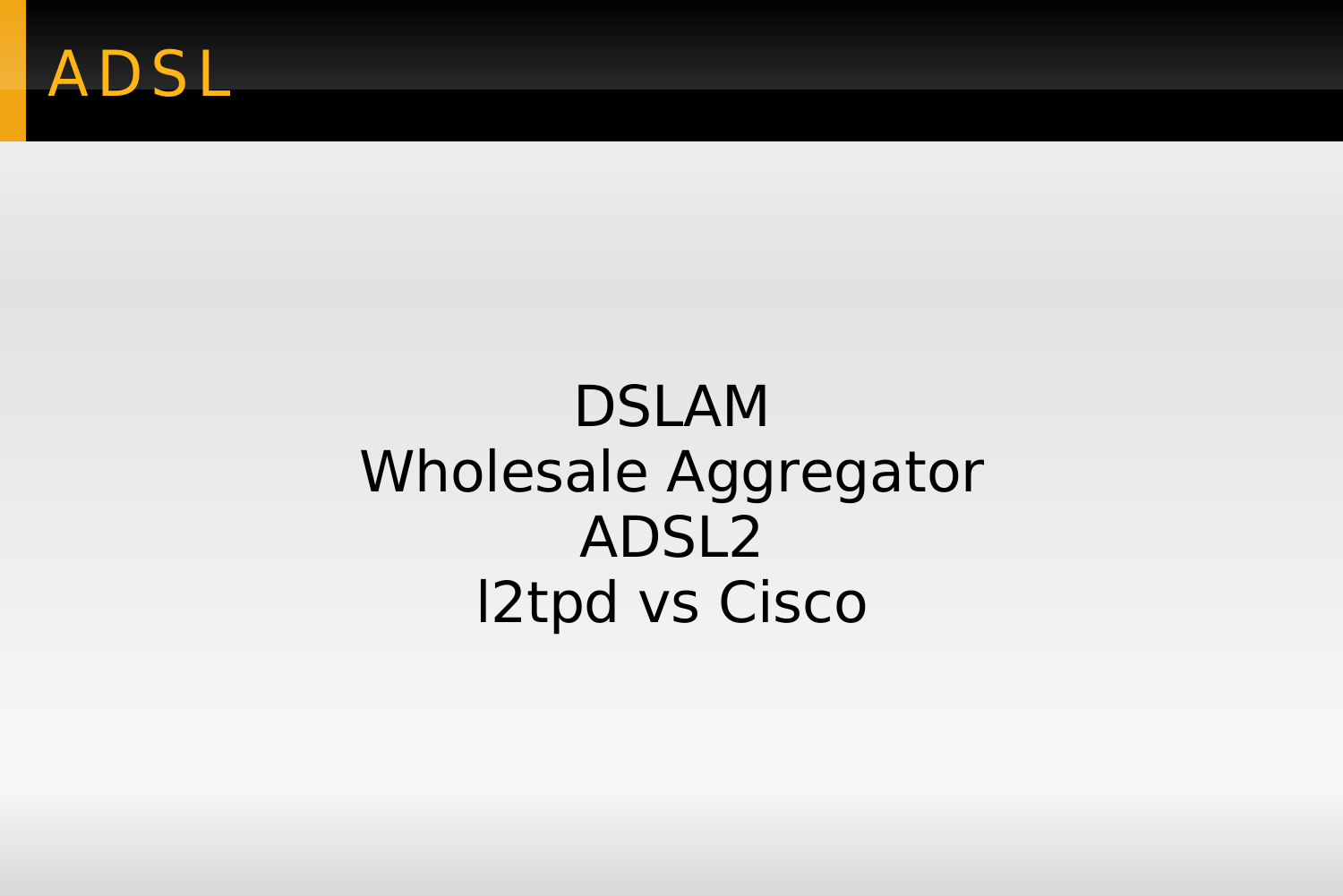### Getting Connected

**Connectivity** IP Space BGP - quogga/zebra Peering Cisco vs Linux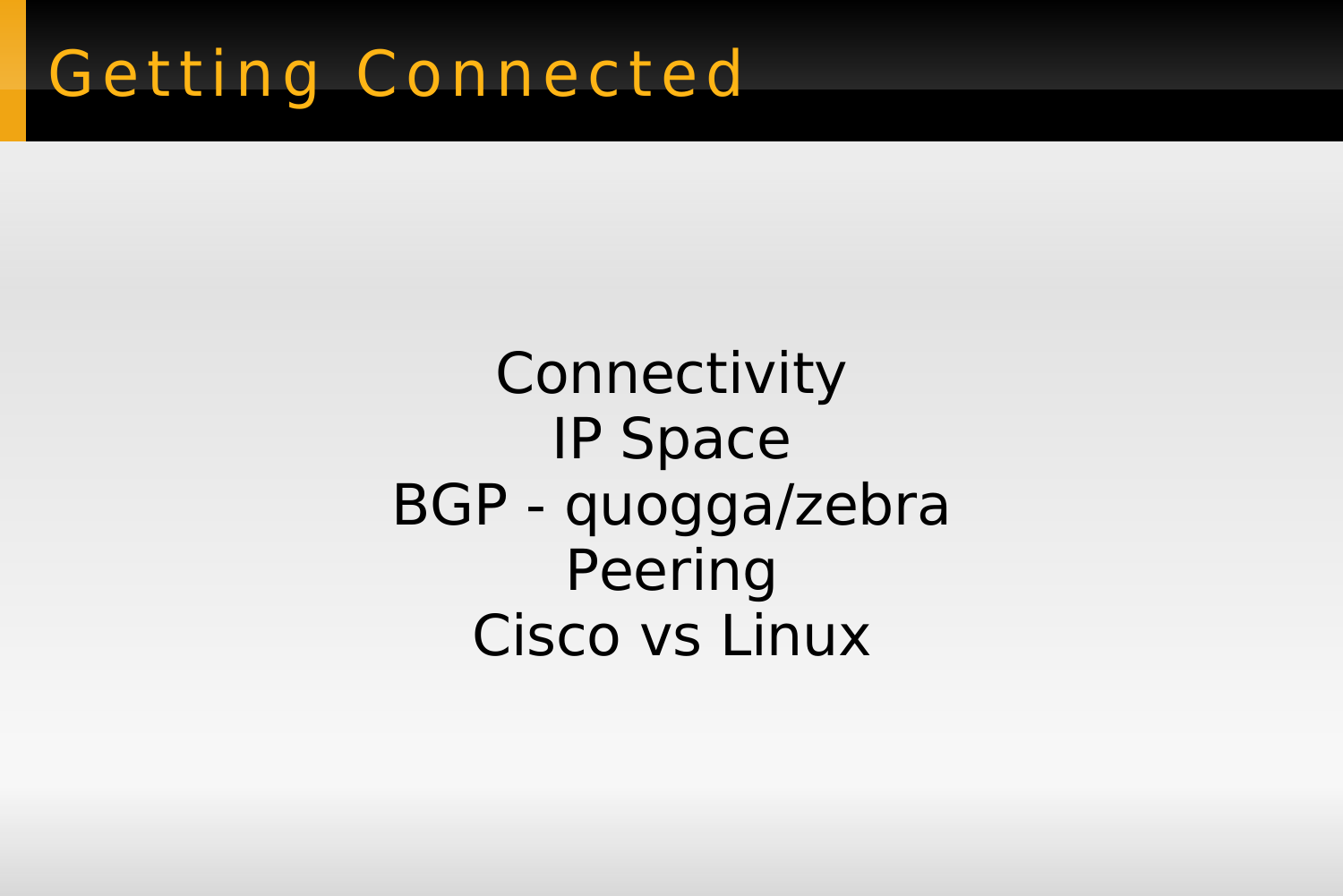#### Email

**Tiers Setup Storage Backend SMTP Relay frontend** perdition, exim, dovecot **SMTP** auth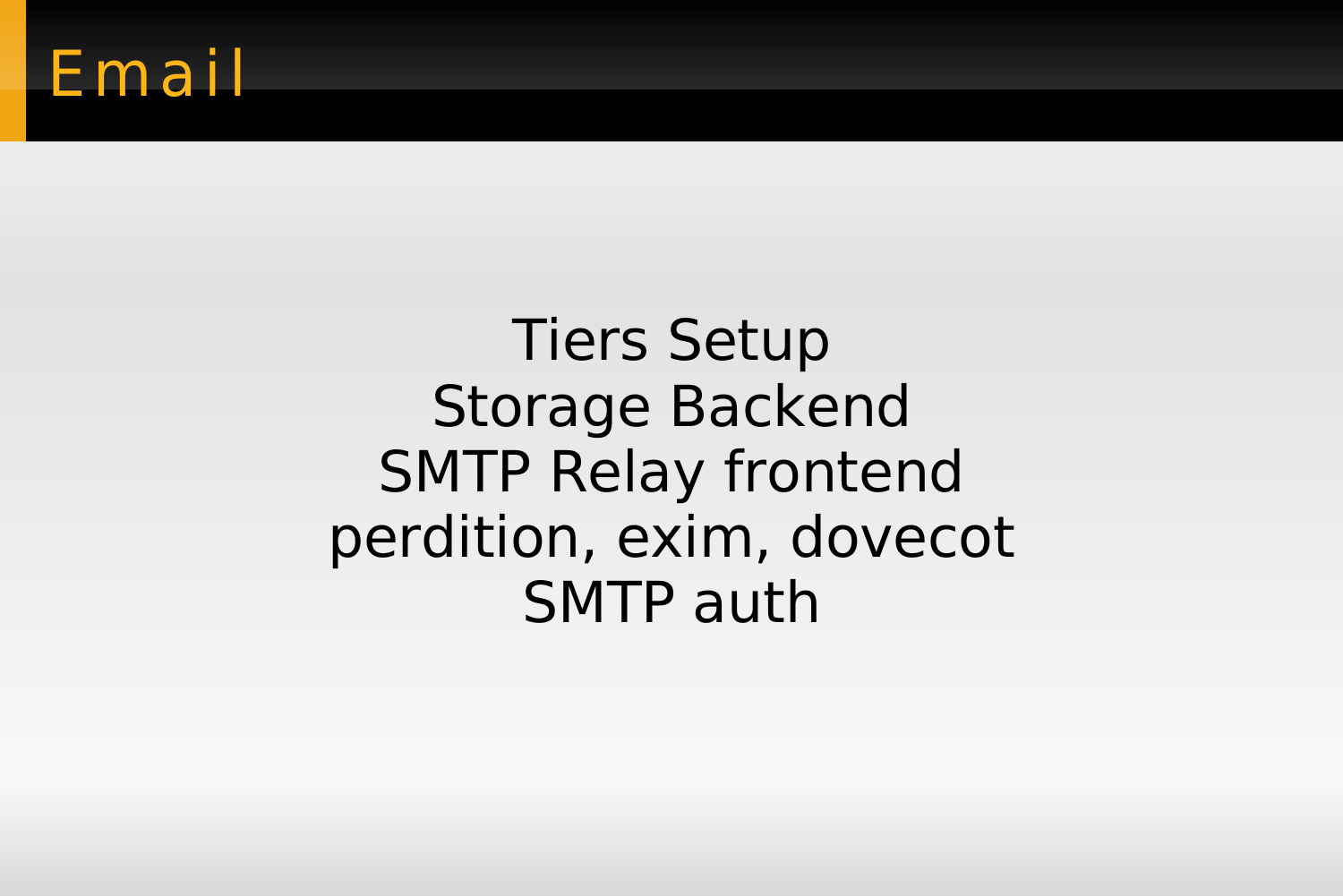### Glue

#### LDAP - OpenLDAP Database - mySQL/postgreSQL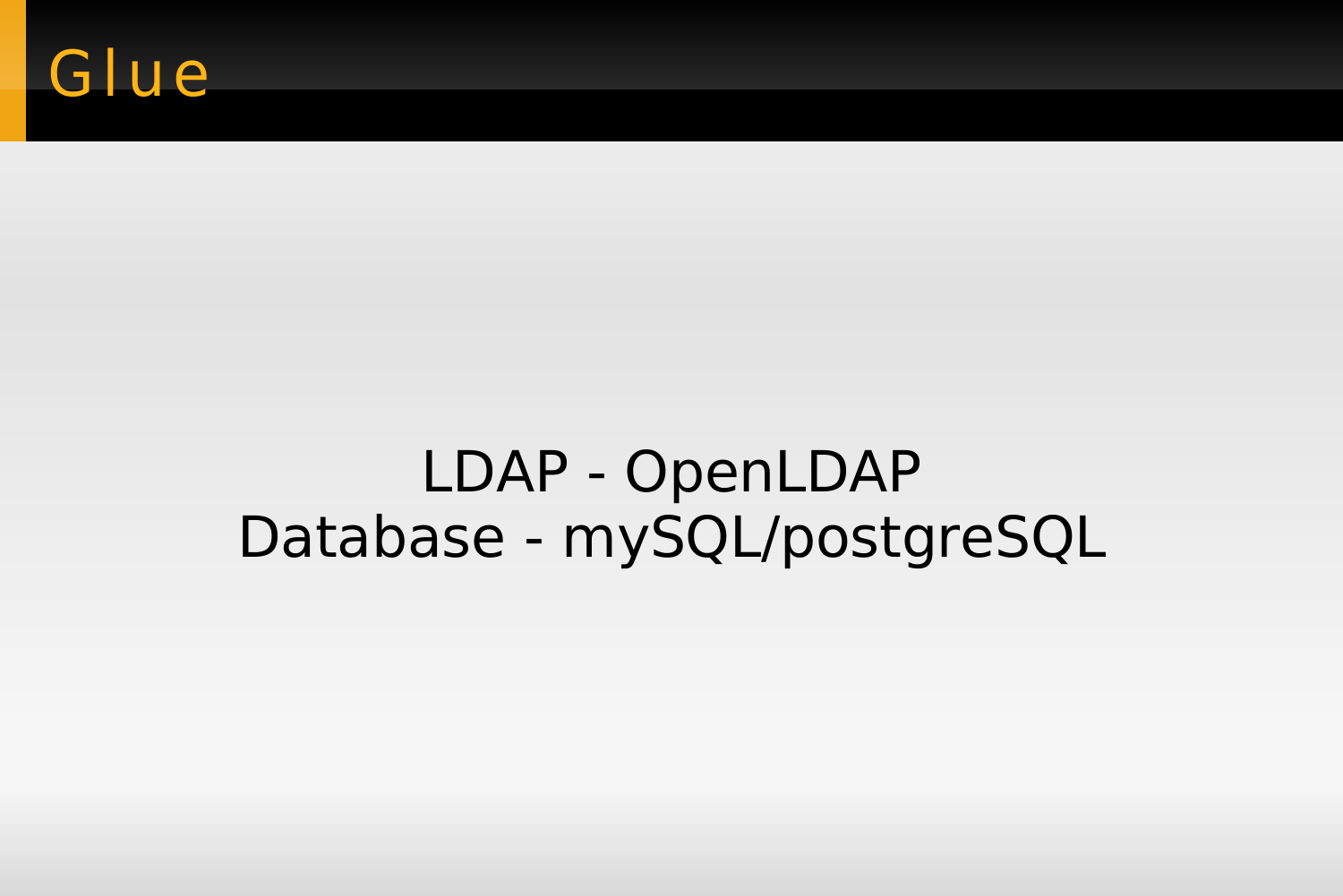## Monitoring

Nagios MRTG/RRD SMS/Pagers Redundancy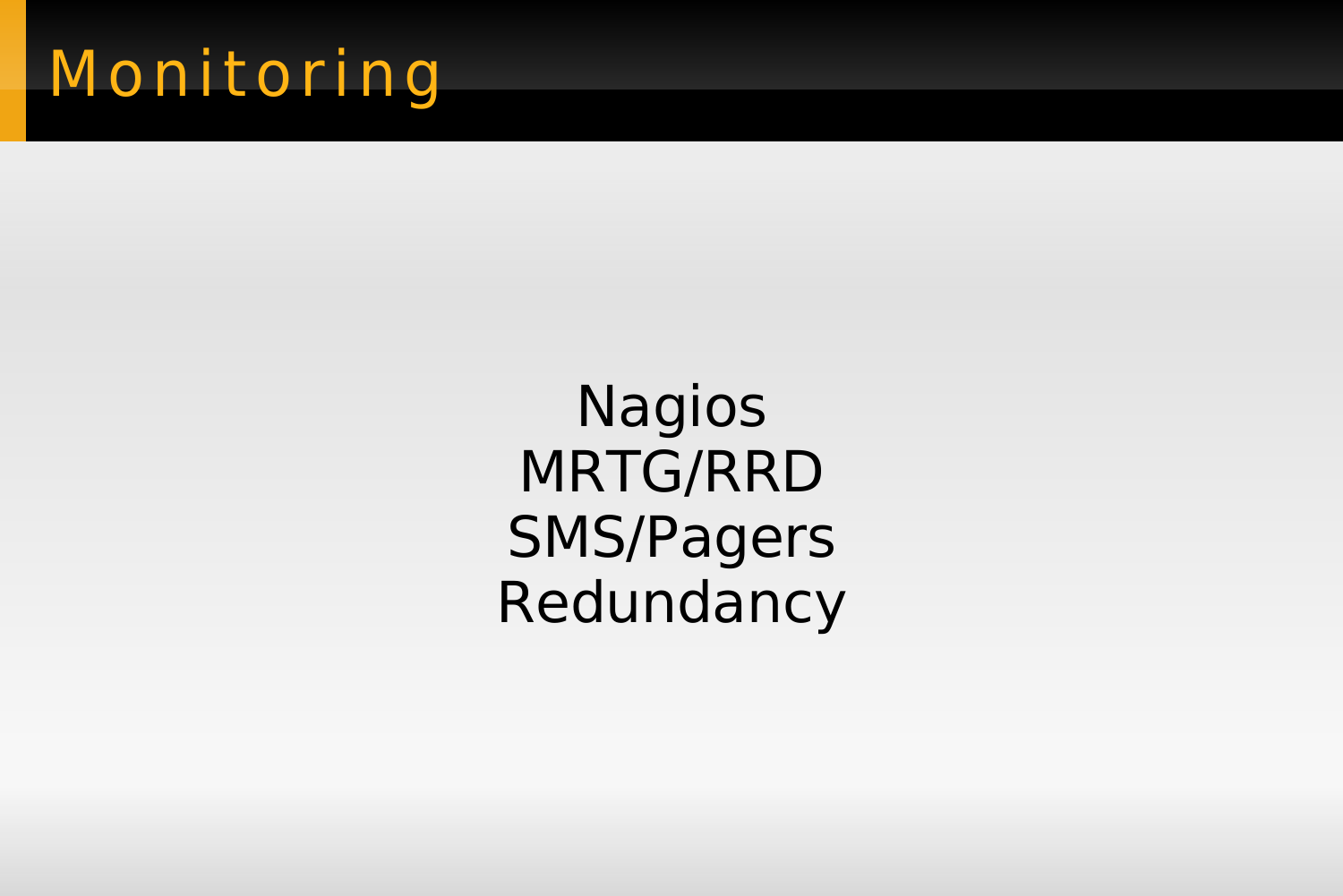### The Web?

Web Hosting PHP/CGI Shared Hosting Colo Transparent Proxies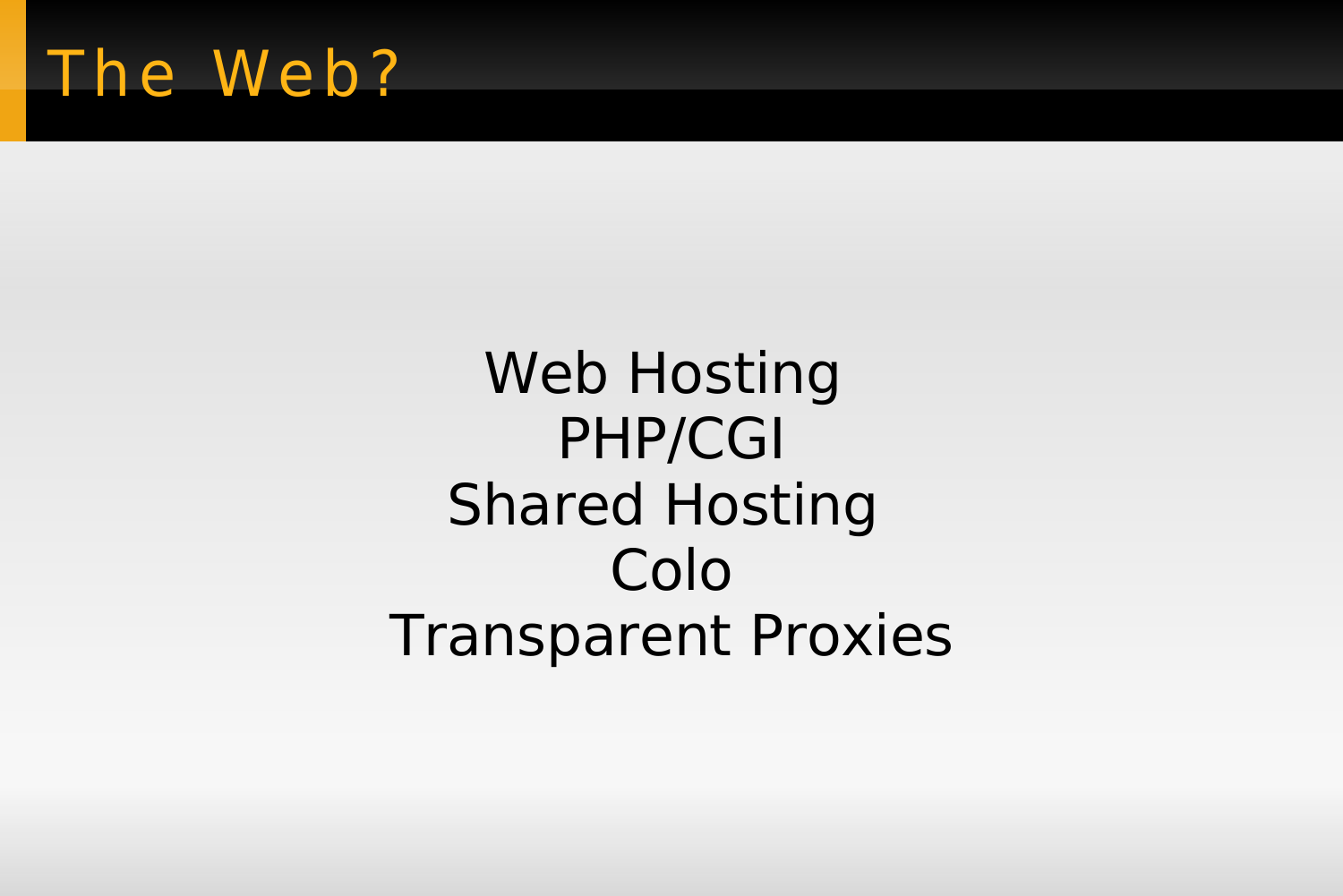## **Billing**

#### Which billing system? Off the shelf vs build your own anniversary vs calendar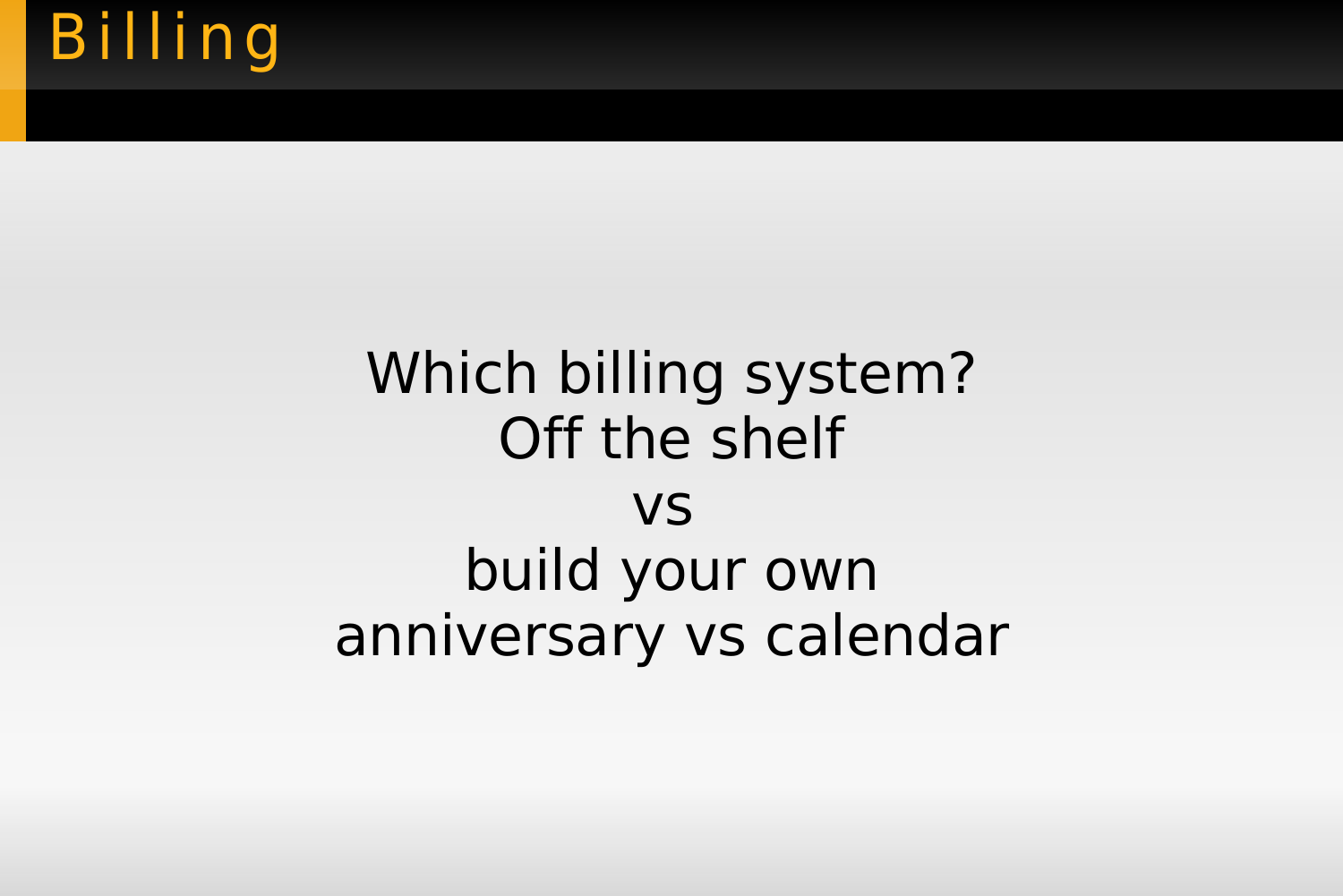## Radius

Radius freeradius Auth **Acct Bandwidth**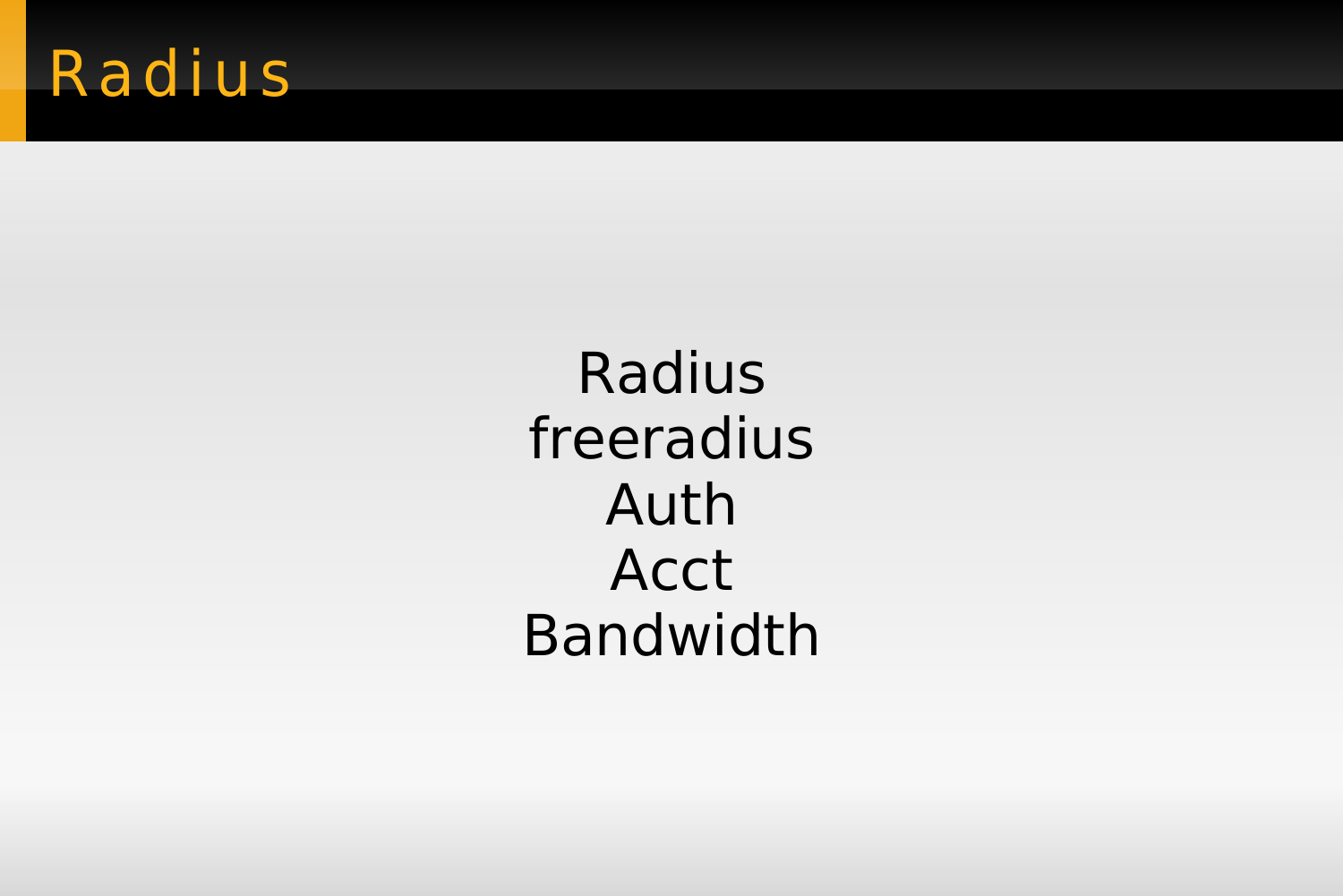### DNS

bind9 authoritative caching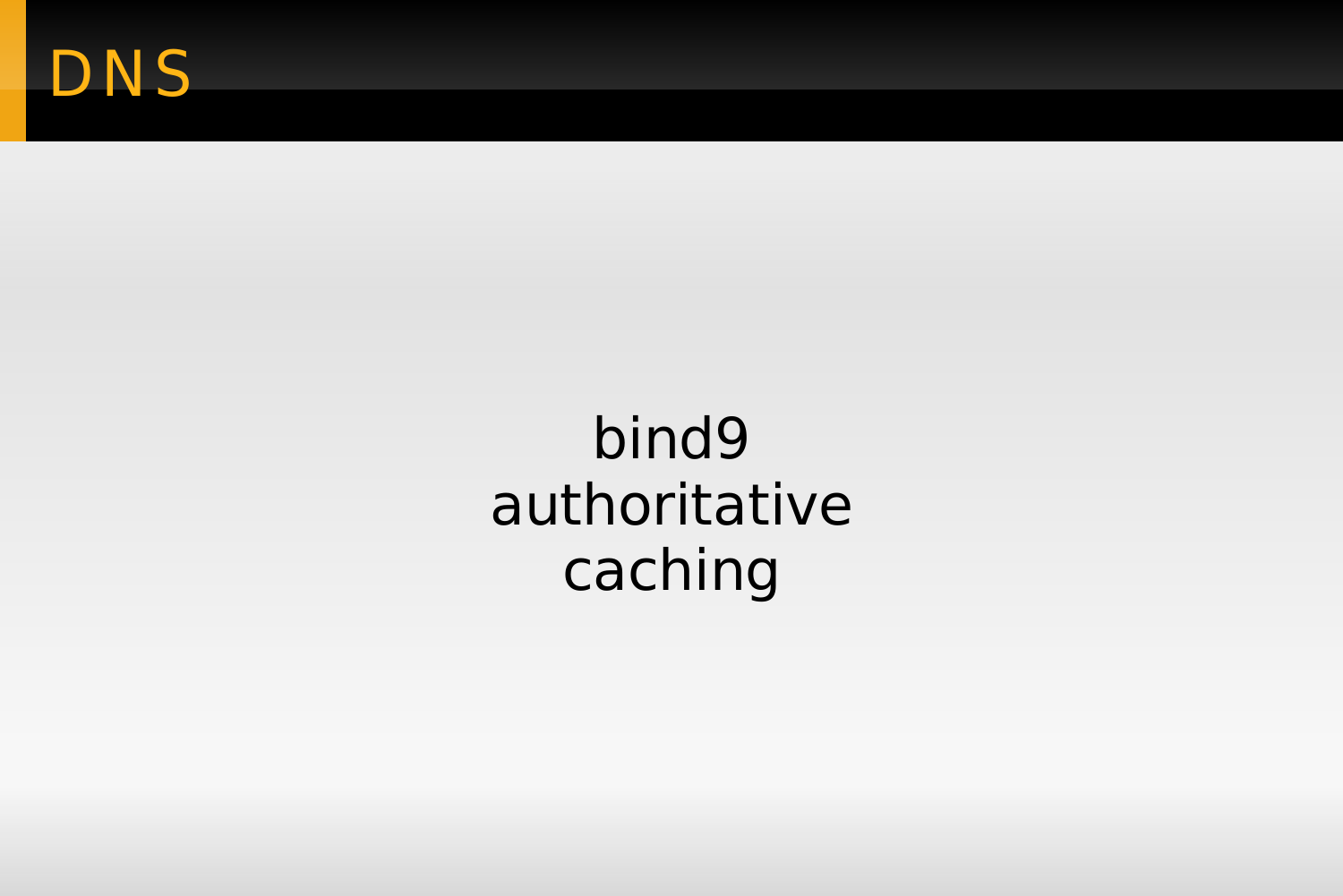# Jobs?

Small ISP Start in support Show your worth